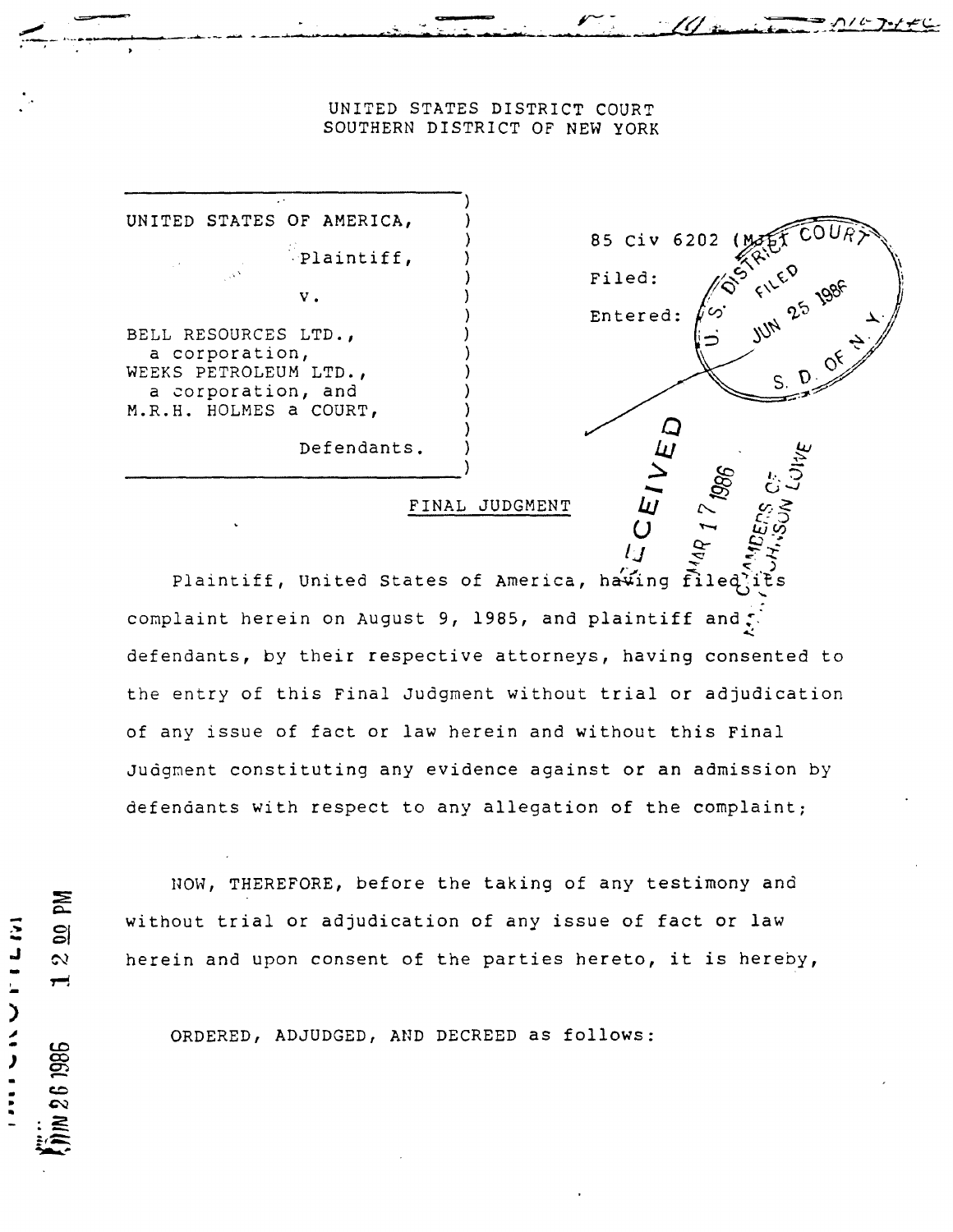· , '

÷.

This court has jurisdiction of the subject matter of this action and of defendant Weeks Petroleum Ltd. The Complaint states a claim upon which relief may be granted against defendant Weeks petroleum Ltd. under Section 7A of the clayton Act  $(15 \t{U.S.C.} \t{S} 18a)$ .

## II.

Judgment is hereby entered in favor of the plaintiff, United States of America, and against defendant Weeks Petroleum Ltd., and defendant Weeks Petroleum Ltd. shall pay to the United States, pursuant to Section  $7A(g)(1)$  of the Clayton Act, 15 U.S.C. § 18a(g)(1), a civil penalty of Four Hundred and Fifty Thousand Dollars (\$450,000) due and payable within 15 days from the date of the entry of this Final Judgment. Such payment shall be made by certified check payable to the Treasurer of the United States and delivered to John W. Clark, Chief of tbe Professions and Intellectual property Section, Antitrust Division, United States Department of Justice, Washington, D.C. In the event of a default in payment, interest at the rate of 18 percent per annum shall accrue thereon from the date of default to the date of payment.

## III.

This action is dismissed as to defendants M.R.H. Holmes a court and Bell Resources Ltd.

## - 2 -